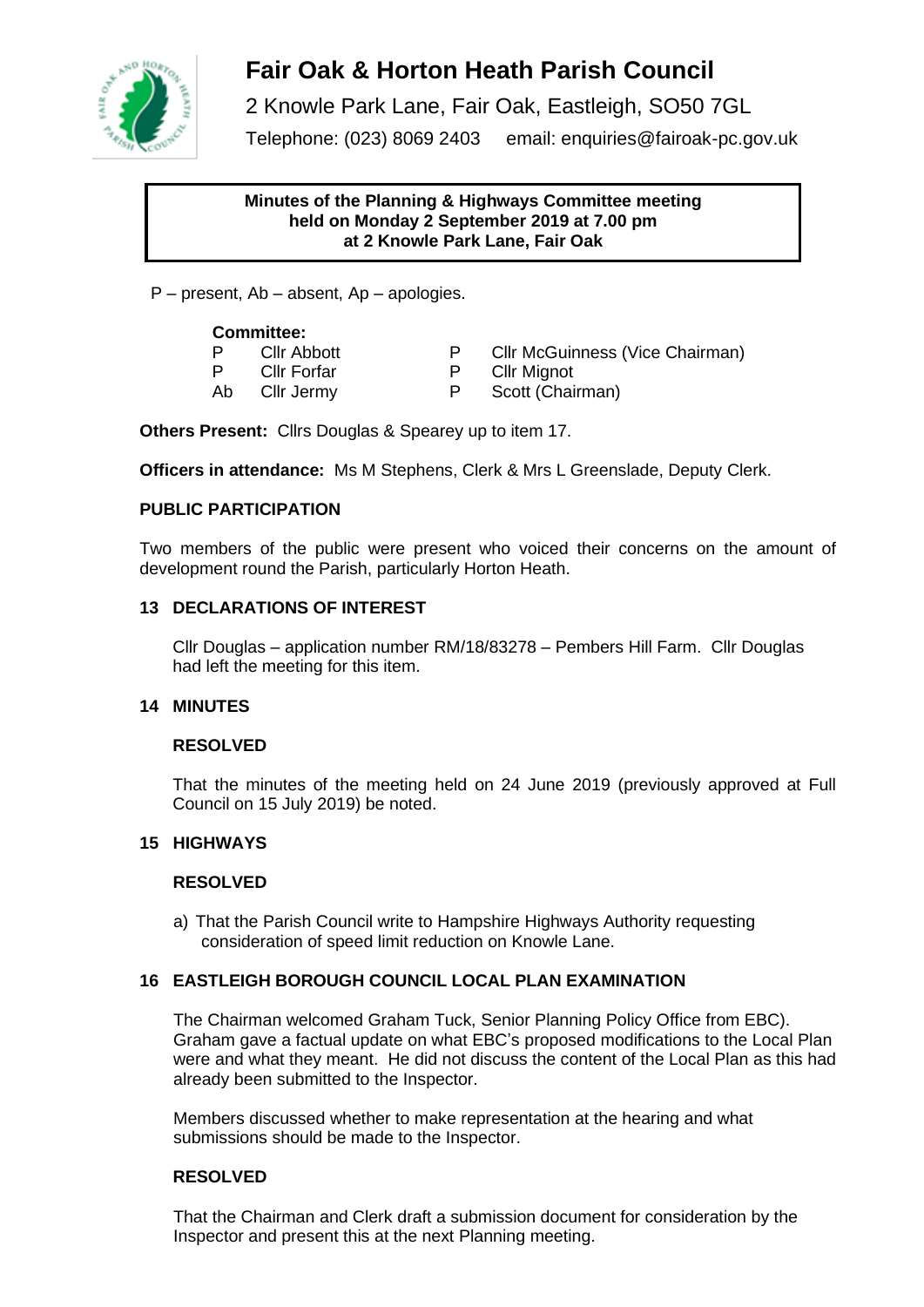## **17 PLANNING APPLICATIONS**

Cllrs discussed planning applications received to week ending 23 August and made the following comments: -

#### **Application No**: **[F/18/83945](https://planning.eastleigh.gov.uk/s/papplication/a1M1v000004166P)**

**Site Address**:Chalcroft Business Park, Burnetts Lane, West End **Description**: Hybrid Planning Application consisting of:

1. Full Planning Application for the construction of a two storey industrial building for a commercial butchery (2,064 m2 of Use Class B1(c)), development of 767m2 of B1b/B1c floorspace (including a first floor extension to the existing security building), construction of a cafe and site maintenance store and the demolition of building 17 and a water tank; and

2. Outline Planning Application for the demolition of Units 10 -15 (1,860m2 of Commercial floorspace), and store building and the development of 6,420m2 of B1b, B1c, B2 and B8 storage and distribution floorspace (All matters other than access reserved).

**Comment**: Objection, as the timing of the application is premature. The roads infrastructure must be put into place before Members accept any development on the site.

## **Application No**: **[RM/18/83278](https://planning.eastleigh.gov.uk/s/papplication/a1M0Y000004HPxV)**

**Site Address**:Pembers Hill Farm, Mortimers Lane, Fair Oak, SO50 7EA **Description**: Reserved matters for the construction of 242 dwelling units and retention of 2 dwellings pursuant to outline permission O/15/77190 for residential development of 250 dwellings. (Details of appearance, landscaping, layout and scale of development only for consideration).

**Comment**: Members asked for this application to be deferred for consideration at Full Council on 16 September.

**Clerk's note**: The Planning Officer had subsequently clarified, as follows: "this is a request for a Non Material Amendment to the approved reserved matters only, not a reconsideration of all the reserved matters. The NMA is to swap around 4 of the affordable housing plot tenures (from/to rented or shared ownership) so that they can be more easily managed. The deadline for comments on this NMA is 13/9/19". Following this information, the Chairman raised no objection.

#### **Application No**: **[H/19/86211](https://planning.eastleigh.gov.uk/s/papplication/a1M4J000000DoFy)**

**Site Address**:6 Camelia Grove, Fair Oak, SO50 7GR **Description**: Two storey side extension to provide independent living space/annex for disabled daughter. **Comment**: No objection

#### **Application No**: **[H/19/86160](https://planning.eastleigh.gov.uk/s/papplication/a1M4J000000Dlg9)**

**Site Address**:51 Scotland Close, Fair Oak, SO50 7BR **Description**: Proposed ground floor rear extension **Comment:** No objection

## **Application No**: **[H/19/85998](https://planning.eastleigh.gov.uk/s/papplication/a1M4J000000DhU9)**

**Site Address**:40 Brendon Gardens, Fair Oak, SO50 7GG **Description**: To replace and extend existing wooden fence with 1 m high metal railings to front of property along the boundary line **Comment:** No objection

#### **Application No**: **[H/19/86097](https://planning.eastleigh.gov.uk/s/papplication/a1M4J000000Djme)**

**Site Address**:46 Sandy Lane, Fair Oak, SO50 8ET **Description**: Dropped kerb **Comment**: No objection

## **Application No**: **[T/19/86207](https://planning.eastleigh.gov.uk/s/papplication/a1M4J000000DoFe)**

**Site Address**:14 Sandy Lane, Fair Oak, SO50 8EQ **Description**: 1 no. Yew Tree - Reduce crown by 2 metres **Comment**: No objection subject to a satisfactory report from the Tree Officer.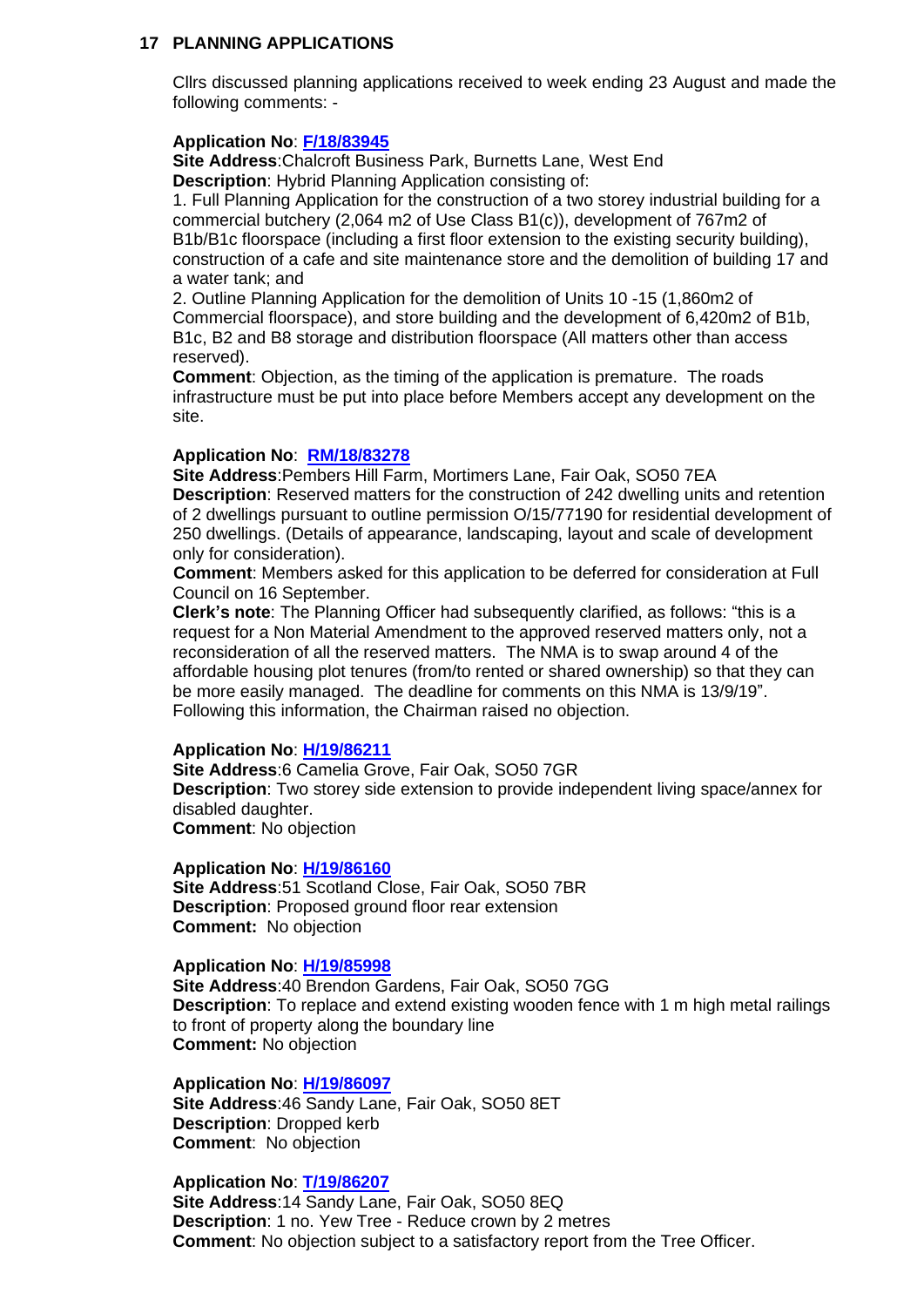## **Application No**: **[T/19/86220](https://planning.eastleigh.gov.uk/s/papplication/a1M4J000000DoIl)**

**Site Address**:2 The Hedges, Botley Road, Horton Heath, SO50 7QJ **Description**: 1 no. Oak (T1) - Remove the lowest lateral limb that extends over the gardens of 2 and 3 The Hedges back to the main stem.

1 no. Scots Pine (T2)- Located in neighbours garden. Remove the overextending lateral over the garden of 2 The Hedges back to the main stem, reduce the remainder of the overhang by up to 50cm.

 **Comment** No objection subject to a satisfactory report from the Tree Officer.

#### **Application No**: **[H/19/86245](https://planning.eastleigh.gov.uk/s/papplication/a1M4J000000DpxL)**

**Site Address**:The Tamarisk, 8 Barley Fields, Horton Heath, SO50 7FD **Description**: Proposed single storey rear extension with balcony extension over, provision of additional car park space to the front following removal of existing tree. **Comment**: No objection

#### **Application No**: l **[X/19/86303](https://planning.eastleigh.gov.uk/s/papplication/a1M4J000000DscZ)**

**Site Address**:Fir Tree Farm And Victoria Farm House, Fir Tree Lane Horton Heath, SO50

**Description**: VARIATION OF CONDITIONS 1, 4, 7, 8, 9, 10, 12, 13, 14, 15, 16, 17, 18, 19, 22, 23, 24 and 39 of planning permission O/16/79354 (For residential development of up to 450 dwellings with new road and access onto

Fir Tree Lane and Allington Lane and associated infrastructure and facilities) to amend the phasing parameter plan details to include a phase A1 for a public right of way between Fir Tree Lane and Quobleigh

Woods and sub Phase A2 for the Allington Lane access infrastructure, and to amend the pre-commencement requirements in respect of Phase A1 and Phase A2. **Comment**: No objection

#### **Application No**: **[T/19/86251](https://planning.eastleigh.gov.uk/s/papplication/a1M4J000000DqnU)**

**Site Address**:The Mazels, Knowle Lane, Horton Heath, SO50 7DZ **Description**: 1 no. Weeping Beech - Crown lift over house and shed by 2m, reduce 3m over extended branches.

**Comment**: No objection subject to a satisfactory report from the Tree Officer.

#### **Application No**: **[T/19/86253](https://planning.eastleigh.gov.uk/s/papplication/a1M4J000000DquC)**

**Site Address**: Oak House, 5 Cotsalls, Fair Oak, SO50 7HP **Description**: 1 no. Oak – Fell **Comment**: No objection subject to a satisfactory report from the Tree Officer.

#### **DECISIONS**

The following list of "decisions made" were noted:-

**Application details**: H/19/85476 **Proposa**l Detached single storey outbuilding **Decision:** refused delegated **Location** 1 Highbury Close, Fair Oak, Eastleigh, SO50 7JG

**Application Details** T/19/85495 Consent under Tree Preservation Orders **Decision:** 10 Jul 2019 Part Consent Part Refuse Trees Delegated Decision **Proposal:** 1 no. Oak (T1) - Crown reduce overall by 3 metres to leave a finished height of 10 metres.

**Location:** 8 Newmarket Close Horton Heath, SO50 7LJ

**Application Details**: F/19/85060 Full planning **Decision:** 11 Jul 2019 Permit Delegated Decision **Proposal:** Retention of log-burner flue and wooden safety guttering to existing property **Location:** East Horton Golf Centre, Mortimers Lane, Fair Oak, SO50 7EA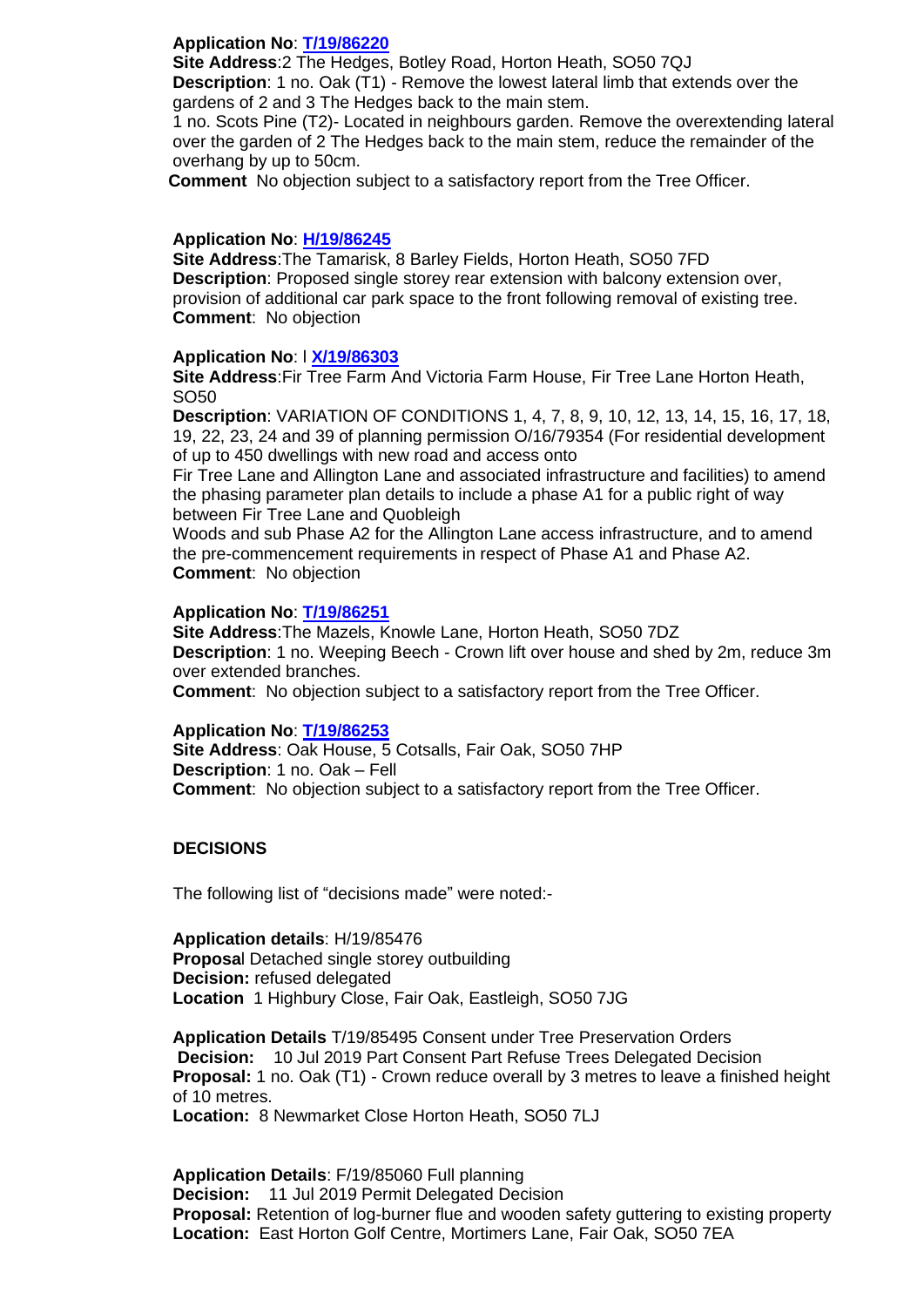**Application Details:** L/19/85186 Listed building **Decision**: 11 Jul 2019 Grant Listed Building Consent Delegated Decision **Proposal:** Listed Building Consent: Retention of log-burner flue and wooden guttering to existing property

**Location:** East Horton Golf Centre, Mortimers Lane, Fair Oak, SO50 7EA

**Application Details:** T/19/86062 Consent under Tree Preservation Orders **Decision**: 19 Jul 2019 Withdrawn Delegated Decision **Proposal:** There is an oak tree in our back garden that has died. We believe there is a risk it may fall as it is rotting . **Location**: Oaklands, Winchester Road, Fair Oak, SO50 7H

**Application No:** [V/19/85818](https://planning.eastleigh.gov.uk/s/papplication/a1M4J000000DWPb)

**Address:** Pembers Hill Farm, Mortimers Lane, Fair Oak, SO50 7EA

**Description:** Deed of variation to vary the Pembers Hill Farm S106 Agreement dated 11 May 2018 so that 15% Affordable Housing is secured by the Planning Agreement O/15/77190 and 25% by other contractual means under the Council's control (overall total to remain at 35% Affordable Housing). Also, amendment to Mortgagee in Possession clauses to meet with the Registered Providers requirements. Town and Country Planning Act 1990 The Town and Country Planning (Development Management Procedure) (England) Order 2015.

**Letter from EBC "Thank you for your recent letter containing your comments about the above application. I am writing to inform you that it has now been withdrawn"**

**Application Details** H/19/85308 Householder planning **Decision** 29 Jul 2019 Permit Delegated Decision Proposal Two storey infill rear extension **Location** Stroudwood Farm, Winchester Road, Lower Upham, SO32 1HH

**Application Details** L/19/85821 Listed building **Decision** 29 Jul 2019 Grant Listed Building Consent Delegated Decision **Proposal Listed Building Consent:** Two storey infill rear extension **Location** Stroudwood Farm, Winchester Road, Lower Upham, SO32 1HH

**Application Details:** H/19/85831 Householder planning **Decision** 5 Aug 2019 Refuse Planning Permission For Delegated **Decision Proposal** Extension to front of garage and the creation of a new second floor with small dormer windows

**Location** 43 Ascot Road, Horton Heath, SO50 7JP

**Application Details** H/19/85688 Householder planning **Decision** 9 Aug 2019 Permit Delegated Decision **Proposal** Erection of a single-storey rear extension **Location** 5 Selhurst Way, Fair Oak, SO50 7JX

**Application Details** F/19/85829 Full planning **Decision** 5 Aug 2019 Permit Delegated Decision **Proposal** Construction of first floor extensions to existing care home and new window to west elevation. **Location** Home Park, Knowle Lane, Horton Heath, SO50 7DZ

**Application Details** H/19/85798 Householder planning **Decision** 8 Aug 2019 Permit Delegated Decision **Proposal** Single storey rear and side extensions following demolition of existing detached garage. **Location** 395 Fair Oak Road, Fair Oak, SO50 7AB